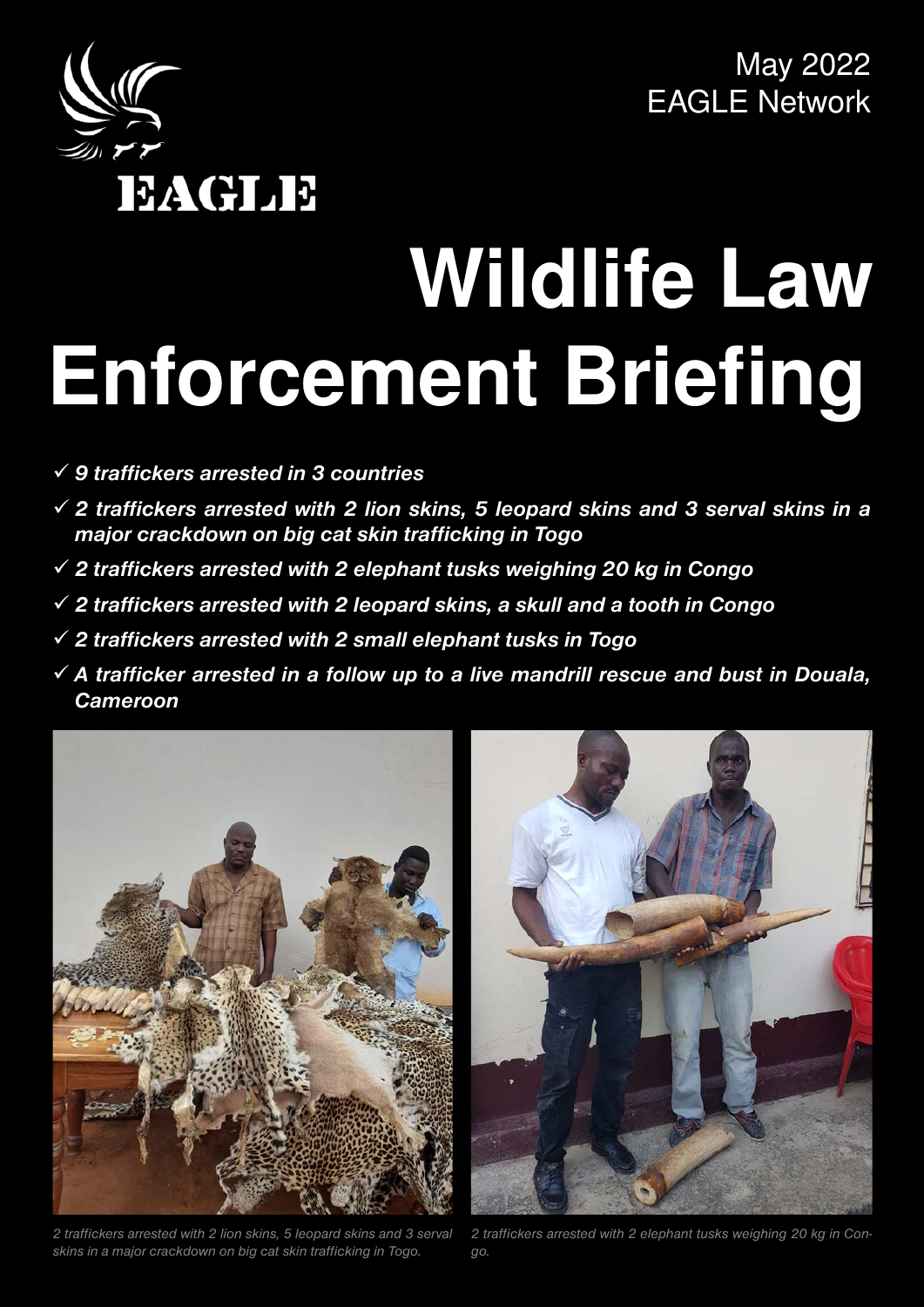#### **Summary**

2 traffickers arrested with 2 lion skins, 5 leopard skins and 3 serval skins in a major crackdown on big cat skin trafficking in Togo. 16 hippo teeth and 30 lion claws were also seized. They used a motorcycle to move the contraband that was concealed in two bags. One of them was arrested as he attempted to sell the contraband and he led the arresting team to the second trafficker who was waiting for his share of the money. He was arrested at his residence. The skins were trafficked from West and Central Africa.

2 traffickers arrested with 2 elephant tusks weighing 20 kg in Congo. They were arrested during a brief but intense chase. The cautious and smart traffickers attempted to escape on a motorcycle at the moment of their arrest. The arresting team that was on the alert, quickly responded to the fleeing traffickers, immobilized and handcuffed them. One of the traffickers is a repeat offender who had been convicted several times and the second is a Malian.



*2 traffickers arrested with 2 leopard skins, a skull and a tooth in Congo.*

2 traffickers arrested with 2 leopard skins, a skull and a tooth in Congo. One of the traffickers was arrested with the contraband concealed inside a white flour bag. He denounced the second trafficker, a woman, who also was arrested. She transported the contraband to Oyo where they were arrested. Her husband, a policeman, accompanied her to Oyo, using his status and rank to protect her illegal business all along.

2 traffickers arrested with 2 tusks of a very young elephant in Togo. They were arrested during their attempt to sell the tusks. They arrived at the scene of transaction on a motorcycle with the tusks concealed in a plastic bag. The ivory was smuggled from Burkina Faso and one of the traffickers received the contraband at the Togo-Burkina Faso border. He travelled to Lome with the products. When he arrived Lome, he was assisted by the second trafficker to trade it. They are connected to international trafficking involving several countries including Burkina Faso, Benin and the Central African sub region.

A trafficker arrested in a follow up to a live mandrill rescue and bust in Douala, Cameroon. This other member of the ring was exposed during interrogation as the brains and money behind the trafficking, but disappeared and stayed away from his house to avoid arrest.



*A trafficker arrested in a follow up to a live mandrill rescue and bust in Douala, Cameroon.*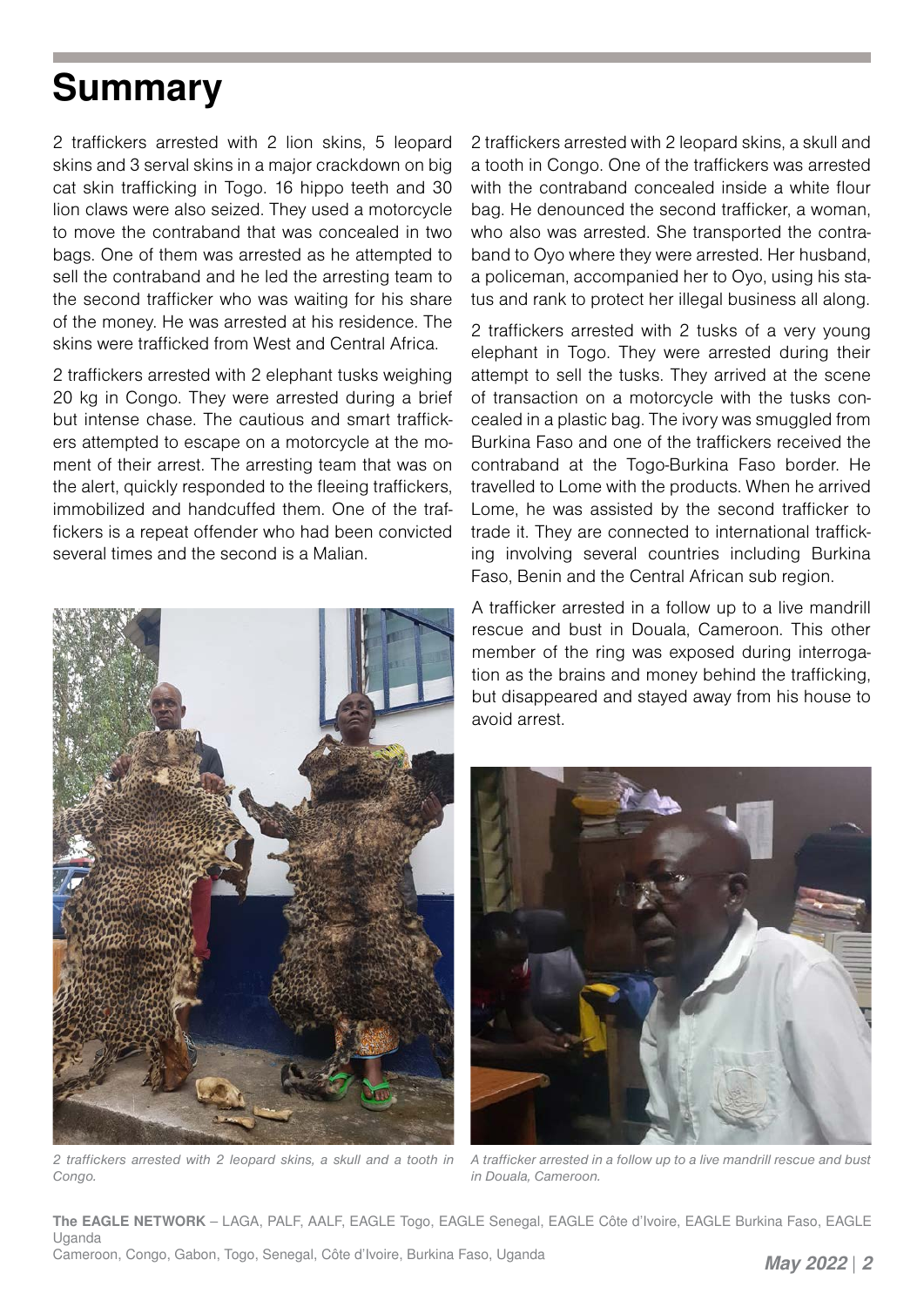#### **Cameroon – LAGA**

- A trafficker arrested in a follow up to a live mandrill rescue and bust in Douala. This other member of the ring was exposed during interrogation as the brains and money behind the trafficking, but disappeared and stayed away from his house to avoid arrest. A different strategy was put in place and one of his "girlfriends" lured him to a bar where he was arrested. The arrest put an end to the primate trafficking network that had links to the south of the country.
- 3 long serving LAGA members were decorated with labour medals by an administrative official



in recognition for their contribution to the fight against wildlife crime. They also received gifts from the organization during the event that also celebrated the 2022 Labour Day.

- The Deputy Director held a meeting at the US Embassy in Yaoundé with officials of the Regional Environment Office of the US Embassy in Accra, Ghana. Discussions focused on several conservation initiatives including wildlife law enforcement.
- $\blacksquare$  The Deputy Director held a meeting with officials of the US Department of Justice who were trainers at workshop on fighting illegal logging. He held another meeting with Elinor Corlburn a senior counsel of the Justice Department.
- The Deputy Director participated in the filming of the series dubbed Unsung Heroes by Wildaid. The series seek to shade light on conservationists for their contribution in protecting wildlife.
- An investigator from another EAGLE country arrived the country for a month-long investigation support and experience sharing mission.

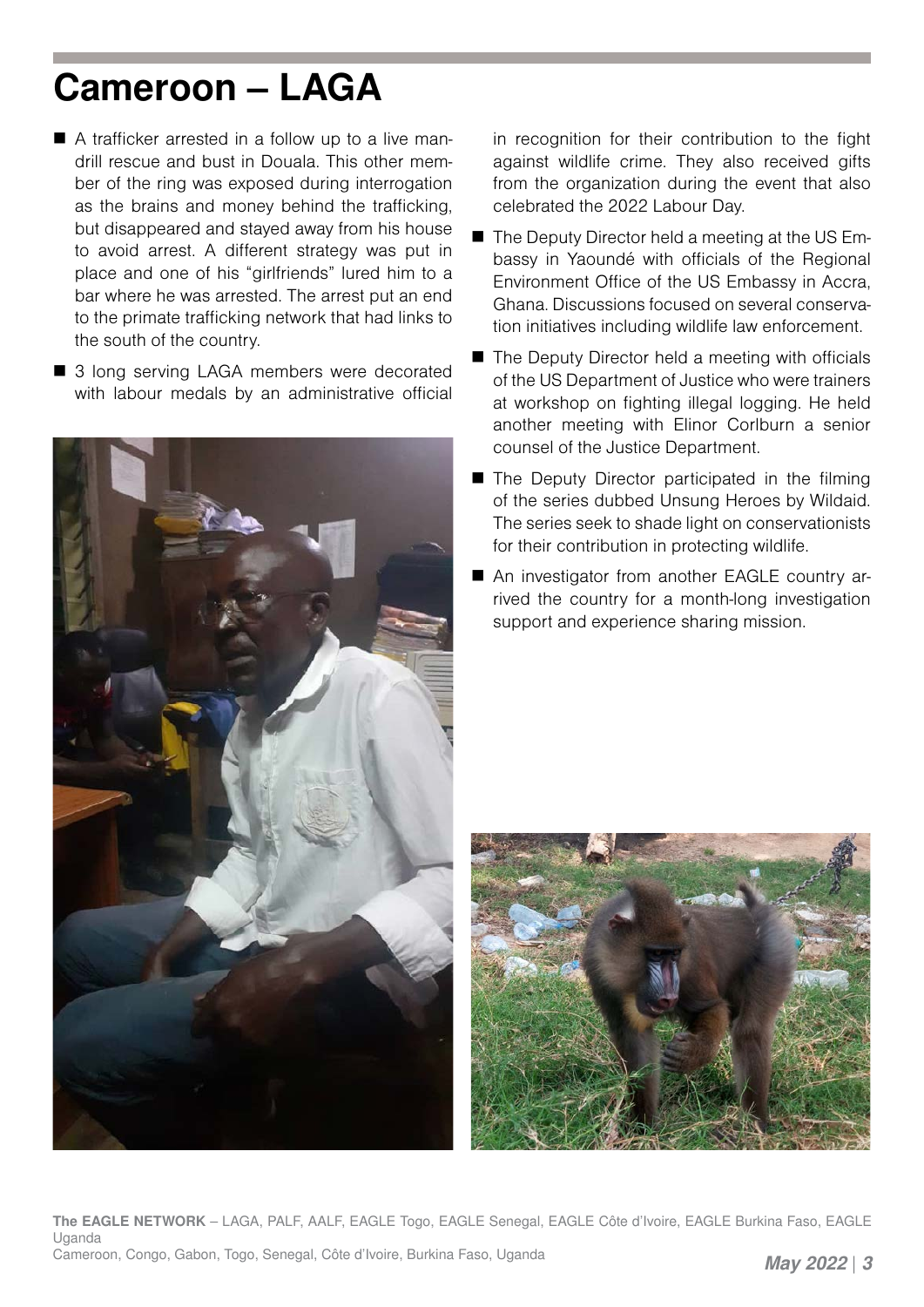# **Republic of Congo – PALF**

■ 2 traffickers arrested with 2 elephant tusks weighing 20 kg. They were arrested during a brief but intense chase. The cautious and smart traffickers attempted to escape on a motorcycle at the moment of their arrest. The arresting team that was on the alert, quickly responded to the fleeing traffickers, immobilized and handcuffed them. One of the traffickers is a repeat offender who had been convicted several times and the second is a Malian. They were extremely suspicious and tried several clever moves to avoid arrest.

charged and prosecuted. They are experienced professionals with a defined and refined modus operandi.

■ The project carried out a long-term important investigation against an international live animals trafficking network leading to an arrest of a trafficker in DRC. He was arrested with 20 Guereza Colobus monkeys, 15 marabou storks and 15 crowned cranes The arrest was brought about by Conserv Congo and the authorities.



*2 traffickers arrested with 2 elephant tusks weighing 20 kg.* 

■ 2 traffickers arrested with 2 leopard skins, a skull and a tooth in Congo. One of the traffickers was arrested with the contraband concealed inside a white flour bag. He denounced the second trafficker, a woman, who also was arrested. She transported the contraband to Oyo where they were arrested. Her husband, a policeman, accompanied her to Oyo, using his status and rank to protect her illegal business all along. Sensing danger he escaped and is still on the run. He shall be



- 3 ivory traffickers were sentenced to 5 years in prison. They were arrested in February with 14 elephant tusks.
- An ivory trafficker was sentenced to 2 years in prison. He was arrested in February last year with 3 elephant tusks and 11 ivory pieces.
- The Coordinator participated at the Europe Day celebrations where she met with several diplomatic officials including Ambassadors of the Europe-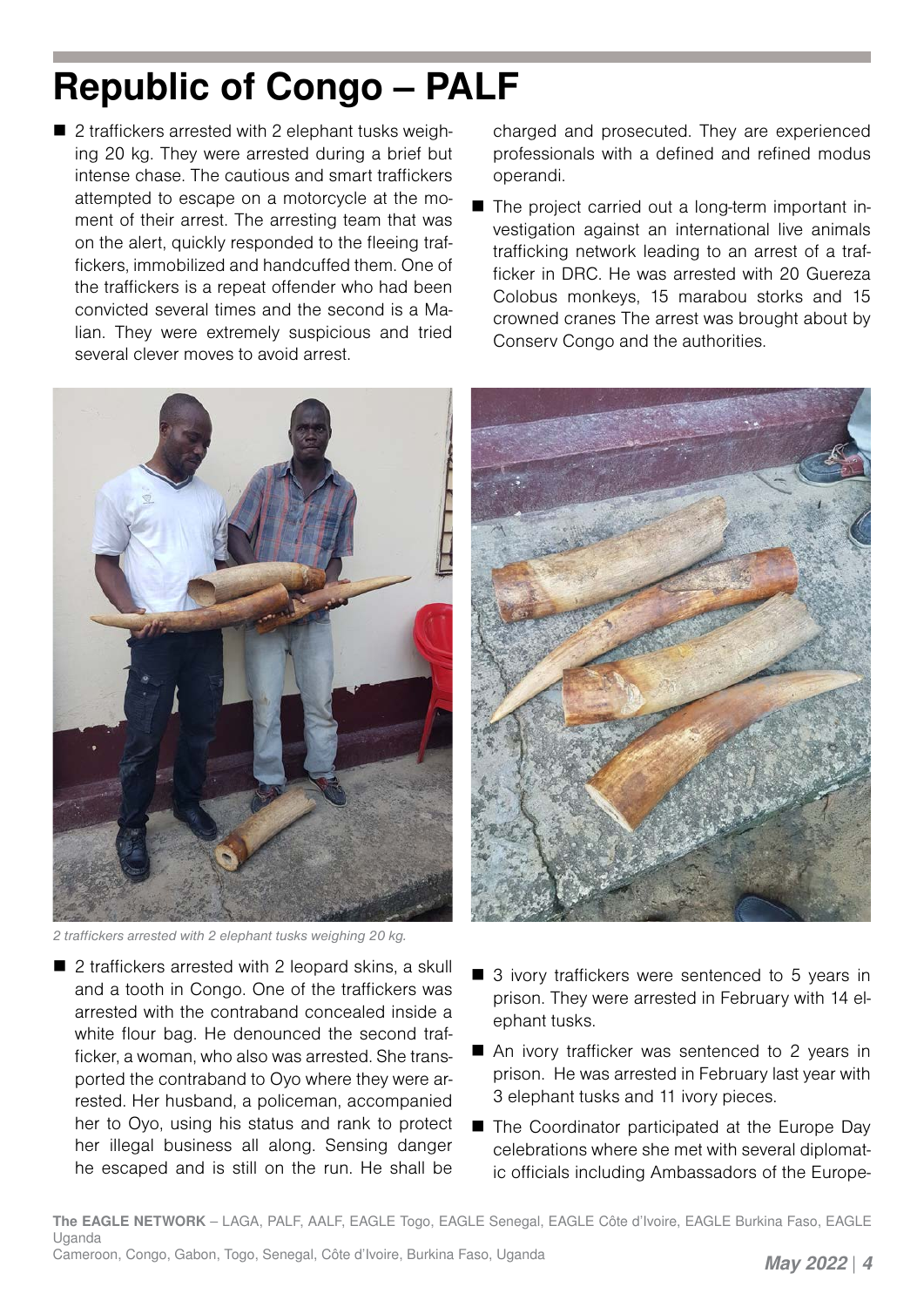

*2 traffickers arrested with 2 leopard skins, a skull and a tooth in Congo.* 

an Union, the United States and Italy. She also met with the General Director of the Ministry of Forest Economy, the General Director of the Congolese Agency for Wildlife and Protected Areas.

■ The Coordinator participated at an event organized for the departing Head of the Consular Section and the Head of the Political and Economic Section of the US Embassy.



- The Coordinator held several meetings with the General Director of the Ministry of Forest Economy to hand over lawyers' contracts and discuss ongoing cases.
- She held meetings with the Commander of the Brazzaville Gendarmerie Region and the Captain in charge of the Research Section to discuss an arrest operation.

#### **Gabon – AALF**

- The Legal Team provided legal assistance in the prosecution of a trafficker arrested by the Gendarmerie in connection with the trafficking of protected species.
- A trafficker was sentenced to one year in jail. He was arrested in December last year with 2 elephant tusks
- A trafficker was sentenced to 8 months in prison. He was arrested in March with 4 elephant tusks.
- 34 meetings were held by the Activities Coordinator and legal advisers with several diplomatic, high-ranking administrative, judicial and wildlife officials to strengthen collaboration and to follow up ongoing wildlife cases.

**The EAGLE NETWORK** – LAGA, PALF, AALF, EAGLE Togo, EAGLE Senegal, EAGLE Côte d'Ivoire, EAGLE Burkina Faso, EAGLE Uganda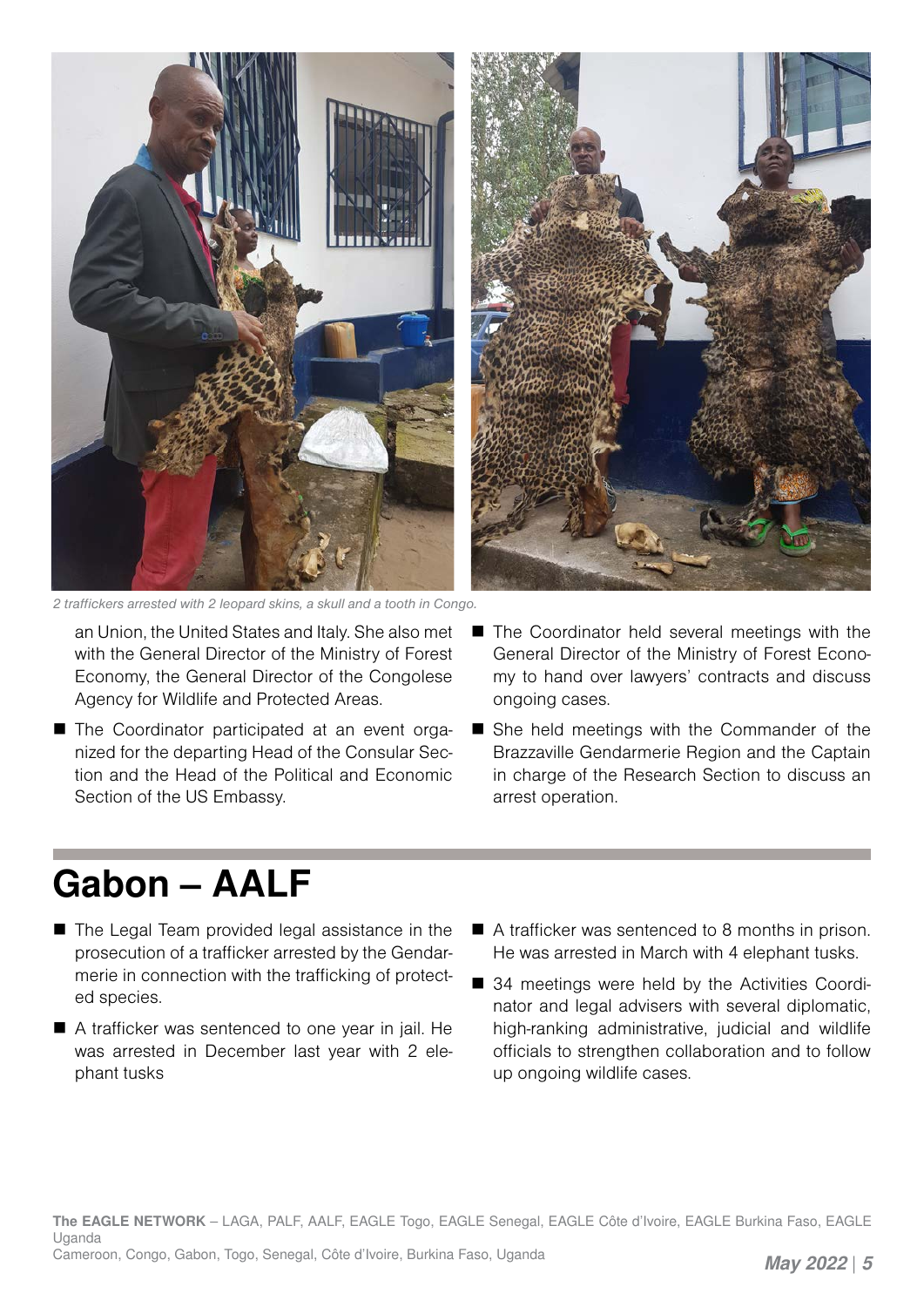# **Togo – EAGLE Togo**

■ 2 traffickers arrested with 2 tusks of a very young elephant in Togo. They were arrested during their attempt to sell the tusks. They arrived at the scene



*2 traffickers arrested with 2 tusks of a very young elephant in Togo.* 





*2 traffickers arrested with 2 lion skins, 5 leopard skins and 3 serval skins*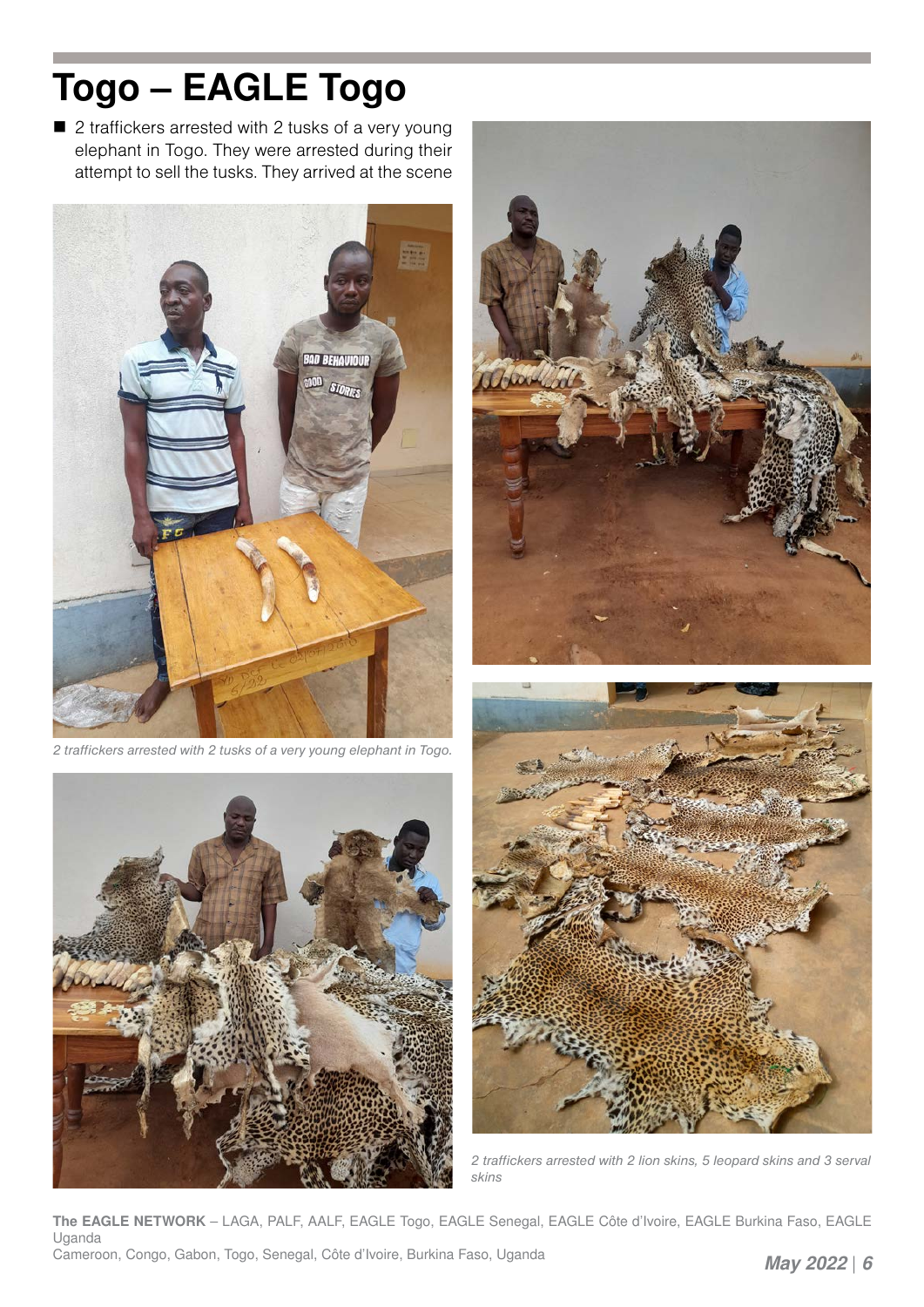of transaction on a motorcycle with the tusks concealed in a plastic bag. The ivory was smuggled from Burkina Faso and one of the traffickers received the contraband at the Togo-Burkina Faso border. He travelled to Lome with the products. When he arrived Lome, he was assisted by the second trafficker to trade it. They are connected to international trafficking involving several countries including Burkina Faso, Benin and the Central African sub region.

■ 2 traffickers arrested with 2 lion skins, 5 leopard skins and 3 serval skins in a major crackdown on big cat skin trafficking in the country. 16 hippo teeth and 30 lion claws were also seized. They used a motorcycle to move the contraband that was concealed in two bags. One of them was arrested as he attempted to sell the contraband and he led the arresting team to the second trafficker who was waiting for his share of the money. He was arrested at his residence. The skins were trafficked from West and Central Africa.

- The Assistant Coordinator held several meeting with the Assistant Director of OCRTIDB, the State Counsel in Lome and the Director of the Inspectorate of Forestry Resources to strengthen collaboration in the fight against wildlife crime.
- The Coordinator of EAGLE Senegal arrived in Lome for a two-week long experience sharing and support mission that focused on investigations.

# **Senegal – EAGLE Senegal**

■ The Assistant Coordinator was a guest on a popular television channel TFM to discuss the fight against wildlife crime and collaboration with the government.



- The Coordinator travelled to Lome, Togo, for a two-week experience sharing and investigation support mission. She assisted in the process leading to the arrest of 2 traffickers in Lome with a consignment of big cat skins and other wildlife products.
- Recruitment was intensified. A new investigator was recruited and a candidate completed his test for the position of media officer.

#### **Côte d'Ivoire – EAGLE Côte d'Ivoire**

- The Coordinator held meetings with the UCT to advance on long term investigations and prepare for operations.
- The Coordinator held meetings with the OIPR (the Ivorian administration in charge of the national parks) to strengthen collaboration in the fight against wildlife crime.